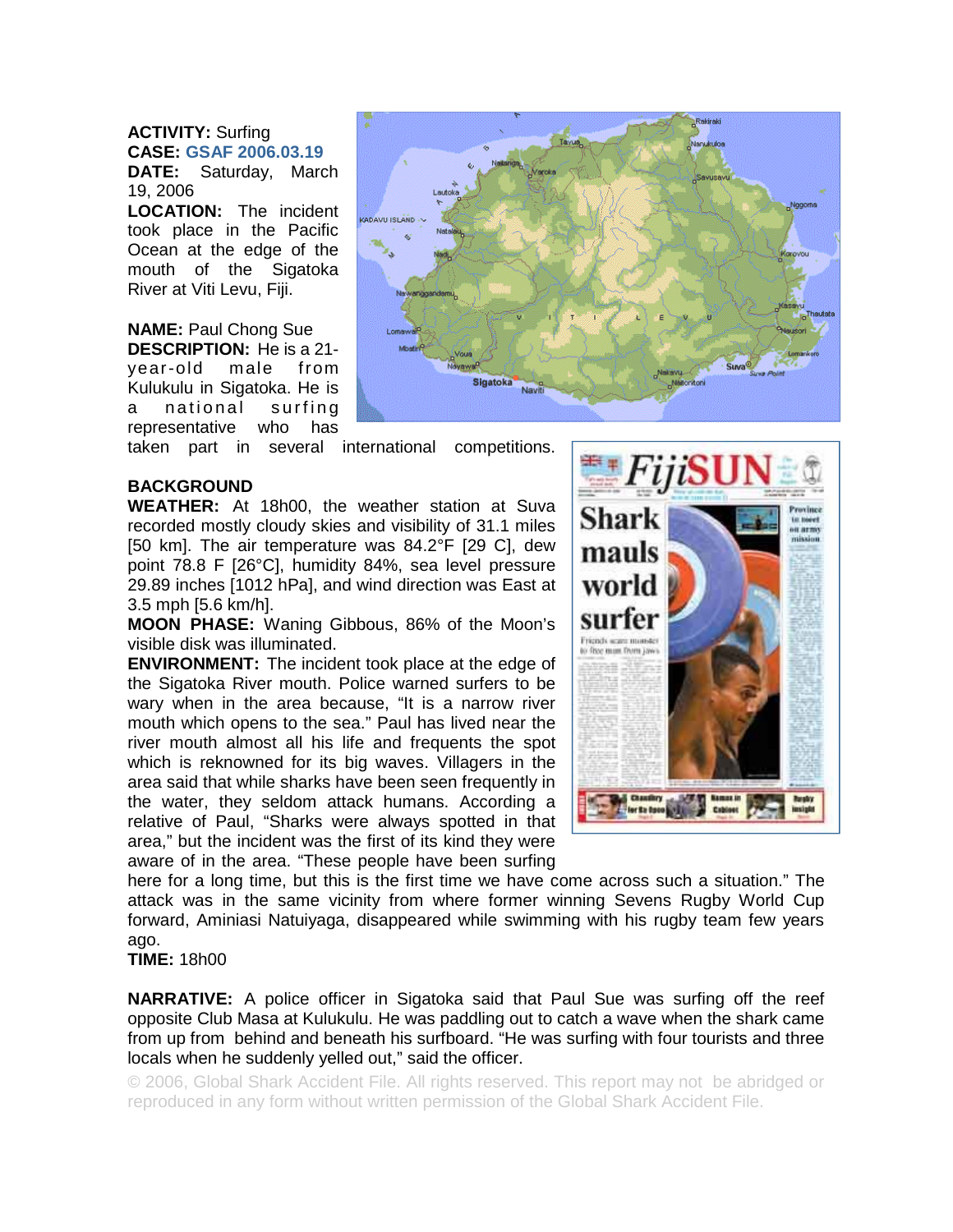"The shark came from below his board and bit his right arm," said Ratu Naiqama. "It tried to pull him under but Paul fought back and managed to free his arm from the sharks grip." Naiqama said after Paul pulled his arm free, he called out to the other surfers for help and they rushed to his aid. "There were about 15 of us out at sea with him. We all surrounded him and started making our way back to the beach. After the attack, the shark kept circling the area. Even though we thought that it was going to strike again, we did not pay much attention because we were rushing to get Paul onto the beach," said Naiqama.

**INJURY:** "The shark ripped some flesh from his right hand," according to the police officer.

**FIRST AID:** "Fortunately, nurse from Australia was also at the river mouth surfing and she helped us treat the wound before we took him to the Sigatoka Hospital," reported Naiqama.

**TREATMENT:** The injured surfer was admitted to Sigatoka Hospital, arriving there about 18h30 [6.30 pm]. At 20h30 [8.30pm], then he was transferred to Lautoka Hospital for further evaluation and surgery. A relative said he was in stable condition. She said that Paul loved the sport so much that the shark bite would not deter him from going back into the water once he recovered. "I'm sure this would make him stronger and with his love for surfing, it is not going to stop him," she said.

**SPECIES:** Not identified. According to witnesses, the shark was five feet in length.

**SOURCES:** Fiji Sun, March, 19, 2006

Fiji Times Online, March 21, 2006

**CASE INVESTIGATOR:** Richard D. Weeks, Global Shark Accident File.

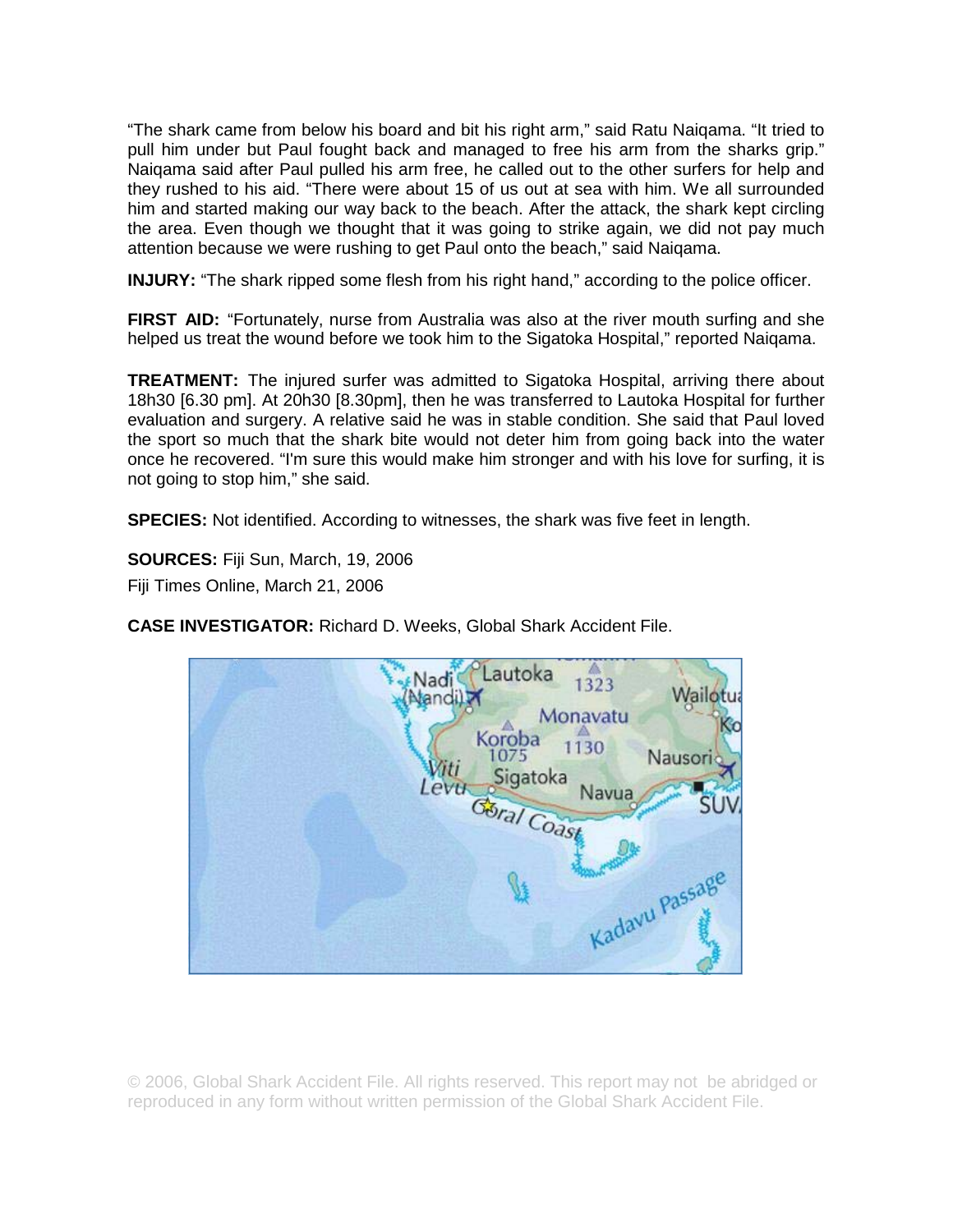

*Sigatoka River, view from town* 



*View from Club Masa. Location description: extensive sand dune area; dark sand.*